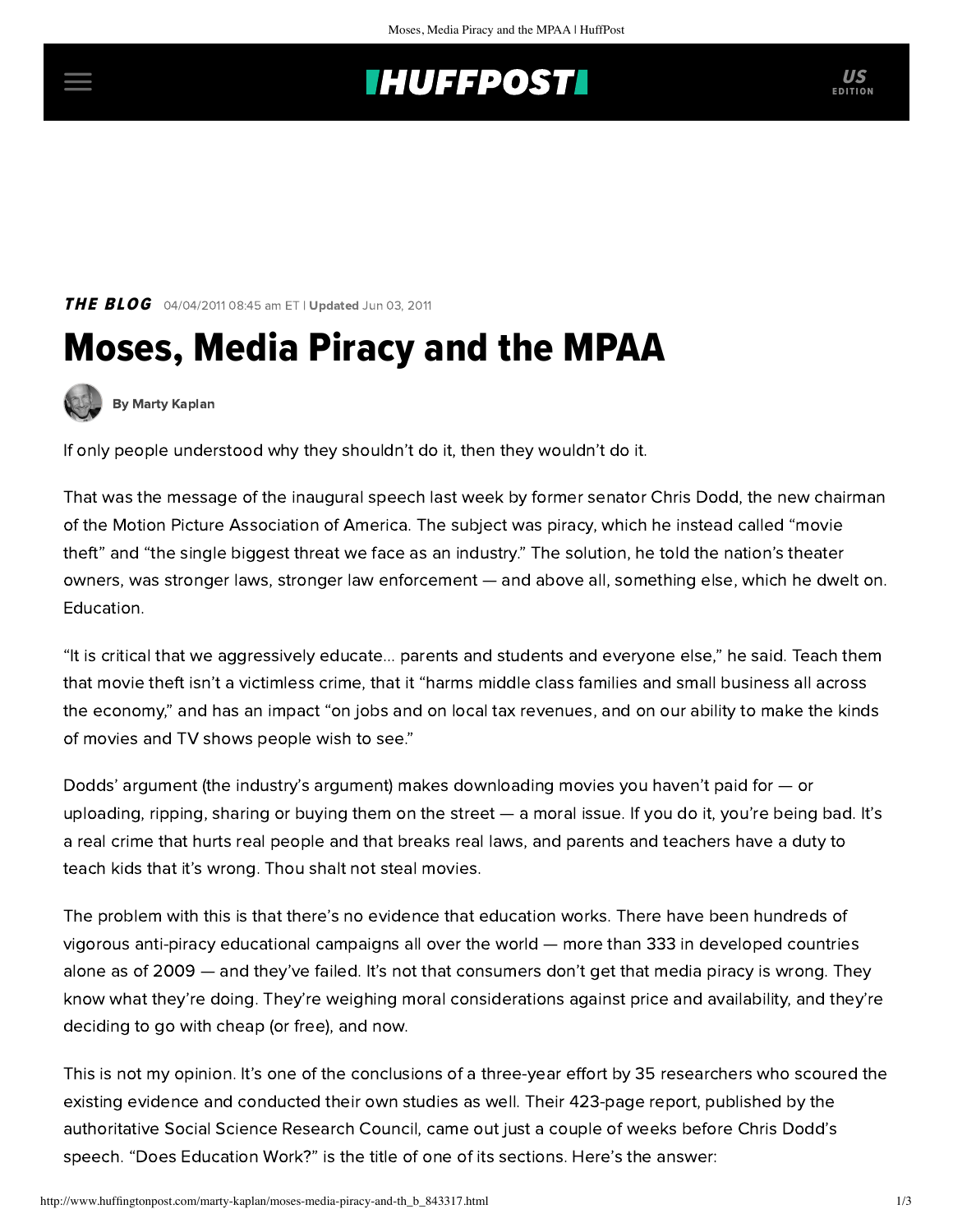We see no evidence that this knowledge [that file sharing of copyrighted material is piracy] will have any impact on practices. We see no real "education" of the consumer to be done... Efforts to stigmatize piracy have failed... Although education is generally presented as a long-term investment in counteracting these attitudes, the lack of evidence for their effectiveness is striking.

Not only is there no evidence that education has been building a stronger "culture of intellectual property." There's also little evidence that enforcement works. Splashy raids haven't reduced piracy. Two weeks ago the judge in a lawsuit by 13 record companies against LimeWire called their demand for \$75 trillion in damages ["absurd," and the infringement judgments that have actually been handed down also haven](http://www.law.com/jsp/cc/PubArticleCC.jsp?id=1202486102650&Manhattan_Federal_Judge_Kimba_Wood_Calls_Record_Companies_Request_for__Trillion_in_Damages_Absurd_in_Lime_Wire_Copyright_Case)'t stemmed the tide of illicit file sharing. In the SSRC report's words, "Strengthening police powers, streamlining judicial procedures, increasing criminal penalties, and extending surveillance and punitive measures to the Internet": to date, none of them "have had any impact whatsoever on the overall supply of pirated goods."

If major efforts to educate people that media piracy is a moral issue have not changed what people do, and if ramping up piracy enforcement has not reduced piracy, then what's the industry's endgame? Neural implants are out. So is capital punishment. Technical solutions won't last. If the MPAA sticks with its strategy, at some point they'll be forced to conclude that it's not working. Having so thoroughly moralized the argument, what do they do then? Declare an amnesty for file sharing sinners? Legalize possession of less than half-an-ounce of megabytes for personal use?

Sooner or later — and judging by Chairman Dodd's speech, it'll be later — the industry will have to move from moralism to pragmatism. Their business model has been digitally disrupted, irrevocably, and they are already vulnerable to the kind of game-changing innovation, and carnage, that Apple's iTunes visited on the music industry. If the studios are lucky, before a Netflix or a Facebook does that to them they'll figure out that neither education nor enforcement will rescue them from creative destruction. Pivoting from Moses to merchant will be an awkward adjustment, but they will eventually be forced to conclude that their other options just aren't working. It won't matter that they have righteousness on their side. If they have to spend less on producing and distributing content, distraught fans won't repent of their downloading ways. If jobs are jeopardized, it will be just as wrenching, and just as stoppable, as the transformation that globalization and rising productivity are wreaking on the rest of the economy.

What will the new business model look like? It's hard to imagine that the sequenced distribution of product over a controllable period of time through an orderly series of "windows" — venues and platforms and formats and pipes and territories, each with their own license deals and consumer prices — will survive unbroken. In that future, a practical agenda for handling piracy is suggested by this 2009 comment from Robert Bauer, then director of special projects for the MPAA, as quoted in the [SSRC report:](http://piracy.ssrc.org/things-get-a-little-wild/#more-431) "to isolate the forms of piracy that compete with legitimate sales, treat those as a proxy for unmet consumer demand, and then find a way to meet that demand."